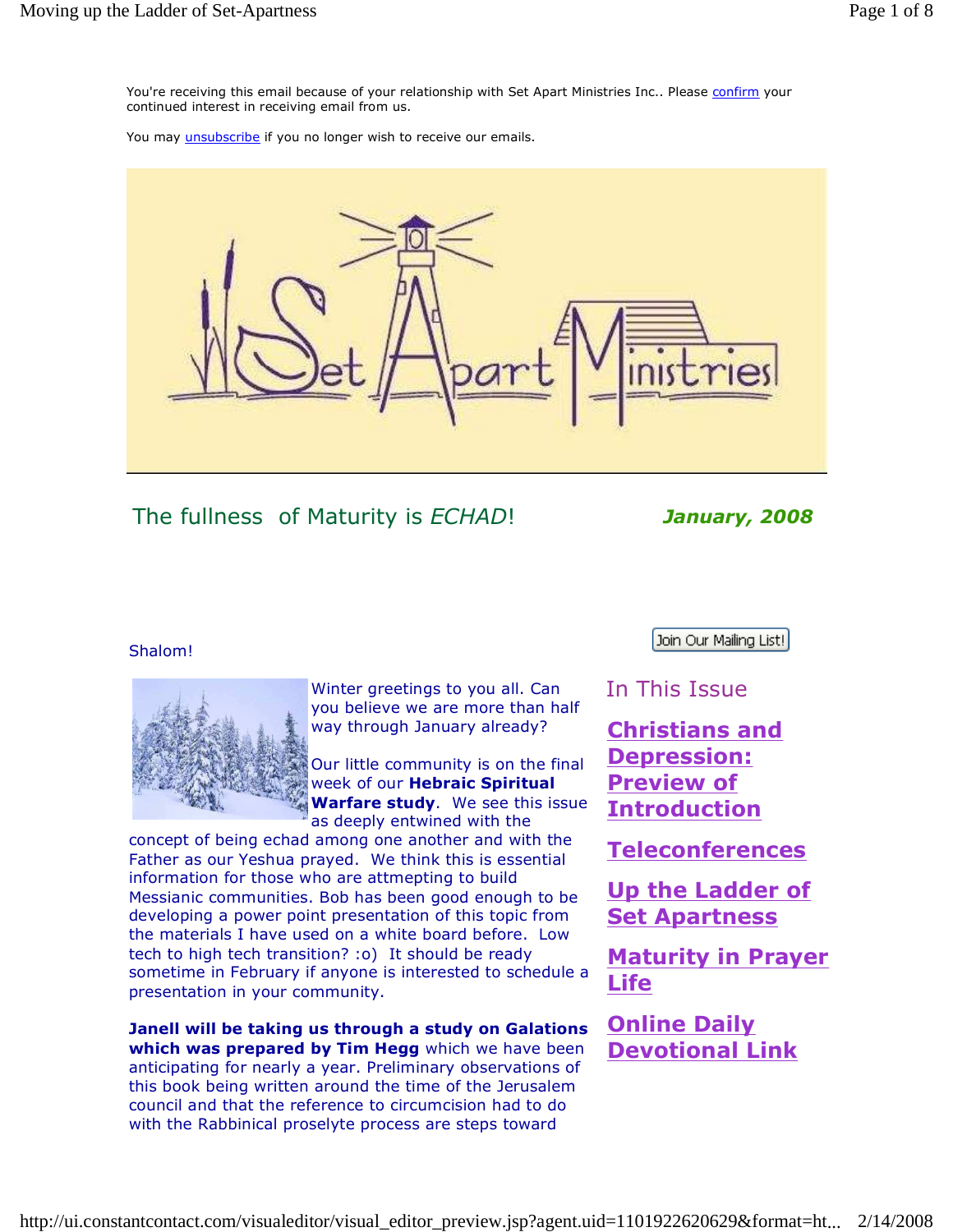more accurately comprehending Sha'uls message. We experience the same controversy today as we lament those who have come to a Messianic Torah understanding, only to ride on through into Orthodox Judaism, ultimately denying Yeshua.

My book, Christans and Depression: Real Questions & Real Answers is finally finished and will be available through both websites soon and then through its own domain name. Although it is written for a general Christian audience, the Hebrew flavor is evident. My hope and prayer is that it will point people to greater understanding of depression, faith and maturity. A large portion of the first chapter is presented below for your review.

Today we welcome Marsha Van with her series on moving up toward greater "set apartness." This is first in a series of four about the realizations she has had of late about what it means to come into our Messiah's understanding of set apartness, rather than our own. You may recall reading her **Beam Parable** from some time ago. Marsha has been with SAM from our beginning in 2000 as well as being a regular Life Model participant and one of the voices you hear on our Maturity in Prayer Life cd. If you'd like a reminder of the Biblical definition of "kadosh", also translated as "holy' and "set apart" please check a word study which is also provided as a link in our articles section of the site.

Our January For Women Only teleconference was just completed this morning. We welcomed two new ladies and found ourselves addressing the issues that come with new

understanding of our Messiah, and of the prompting many of us are feeling toward celebration of the monthly New Moons. (Watch for the recording to be made available on our site.) Part of our rehearsal for His return! The next one is scheduled for February 24th.



We were so pleased to hear about the joy filled outcome experienced by **Waterfall of Grace** community in California, as they set apart 10 days to focus on the development of individual and community joy, maturity and Torah understanding. They used the Life Model and related materials that we have found so helpful in our own community.They pursued it over this short intense time, with great joy and comfort along with emotional and spiritual release for many participants. They are currently working to ensure the foundation laid will be followed up with regular community building and prayer much as we have done. We had an initial time period of intense weekly meetings over several months; now followed by twice

# ~~~~~~~~~ Up the Ladder of Set Apartness

Part 1 of 4 by Marsha Van, G.N.



I will set no wicked thing before mine eyes: I hate the work of them that turn aside: it shall not cleave to me. Psalms 101: 3 (KJV)

Recently, when I was sick in bed for a time, I found myself spending a lot of time in front of my television. I don't have cable so I played most of the movies I own with brief interjections of local television programming. During one car commercial I heard the words, "Don't miss the greatest event of all time," and I chuckled a little at its unintended humor, what event could man produce that could even begin to compare with the return of our Messiah?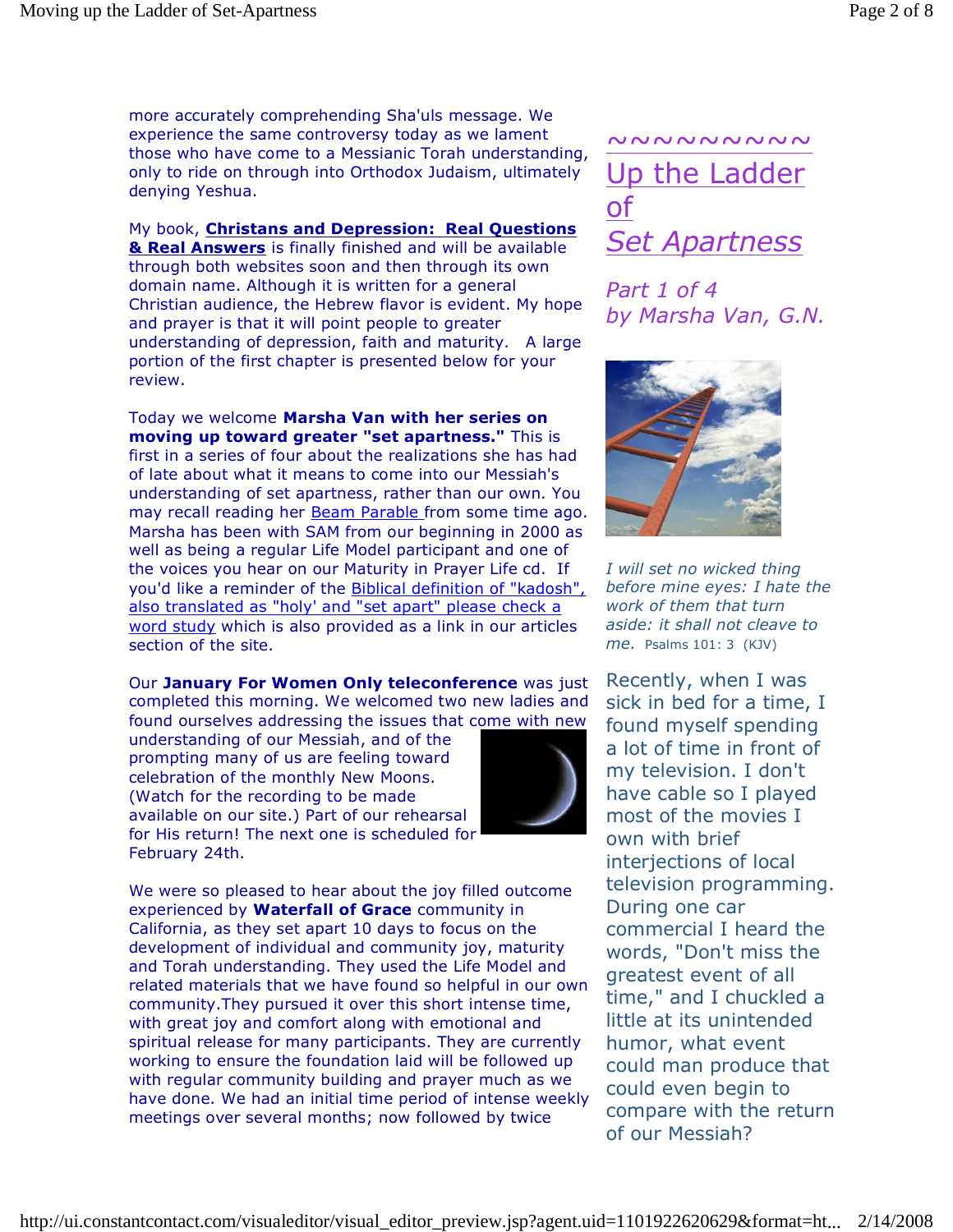monthly meetings for nearly 7 years. (The use of these materials is part of our recommendations when we come alongside a developing Messianic fellowship.)

We have prayed and continue to pray for others to share our vision of the need for joy and relationship as we grow up into Messiah.

#### ~~~~~~~~~~~~~~~~~~~~~~~~~~~~~~~~

The realization that we really can't grow up or walk in Torah without community is the message we hope more of His people will heed.

~~~~~~~~~~~~~~~~~~~~~~~~~~~~~~~~~

It is also true that a community needs leaders and followers: those equipped at the parent or elder level to be wise and discerning as they shepherd and those who recognize and know how to walk both in and under authority. We also note that a fellowship needs shepherding! "Sheeple" just don't do well without care and structure. That leadership we find, is often best when the three strand cord so often seen in Scripture is emulated.

#### A participant in our Messianic Community Development Leadership Teleconferences had an appropriate yet wry comment:

~~~~~~~~~~~~~~~~~~~~~~~~~~~~~~

"As usual, many people aren't interested in swimming lessons until they're drowning."

~~~~~~~~~~~~~~~~~~~~~~~~~~~~~~~~ Our goal is to reach out, and prayerfully coach and encourage Messianic fellowships BEFORE they find themselves in the deep end of the pool, though we are not adverse to throwing out the lifesaving ring when necessary, too!

With so many small bodies of Believers hearing the Call of the Ruach to return to the Ancient paths, we are glad for every person and group He equips to extend the message to more. Though we also caution that equipping IS necessary.

We are pleased, too, to be working with **Dave Gipson of** Sheep of Israel Ministries as we all listen for our Father's directions on how, when and where to exercise our giftings and talents in preparation for His return.

 Indeed, as we prayerfully develop relationships that have their unity in Him, we find this IS the path to the echad He desired for us.

Furthermore, He gave some people as emissaries, some as prophets, some as proclaimers of the Good News, and some as shepherds and teachers.Their task is to equip

As I continued to meditate on this phrase my humor turned to sadness as I thought about all who would miss that great day and the words of Matthew 7: 23 came to mind:

Then I will declare to them, "I never knew you; depart from me, you who practice lawlessness.' (NASB)

And I remembered Psalm 101: 3 (as above) This set me to thinking about all the movies I had watched and what images had passed before my eyes over the preceding days and I began to pray for YHVH's discernment in this matter.

My current movie collection is what is left after years of pruning. Initially I leaned on my understanding but eventually moved into purposeful prayer for discenment. As praying became a continual action, the pruning process did also. Each pruning brings me up one more rung on the spiritual ladder of set apartness. With each pruning my collection becomes more acceptable to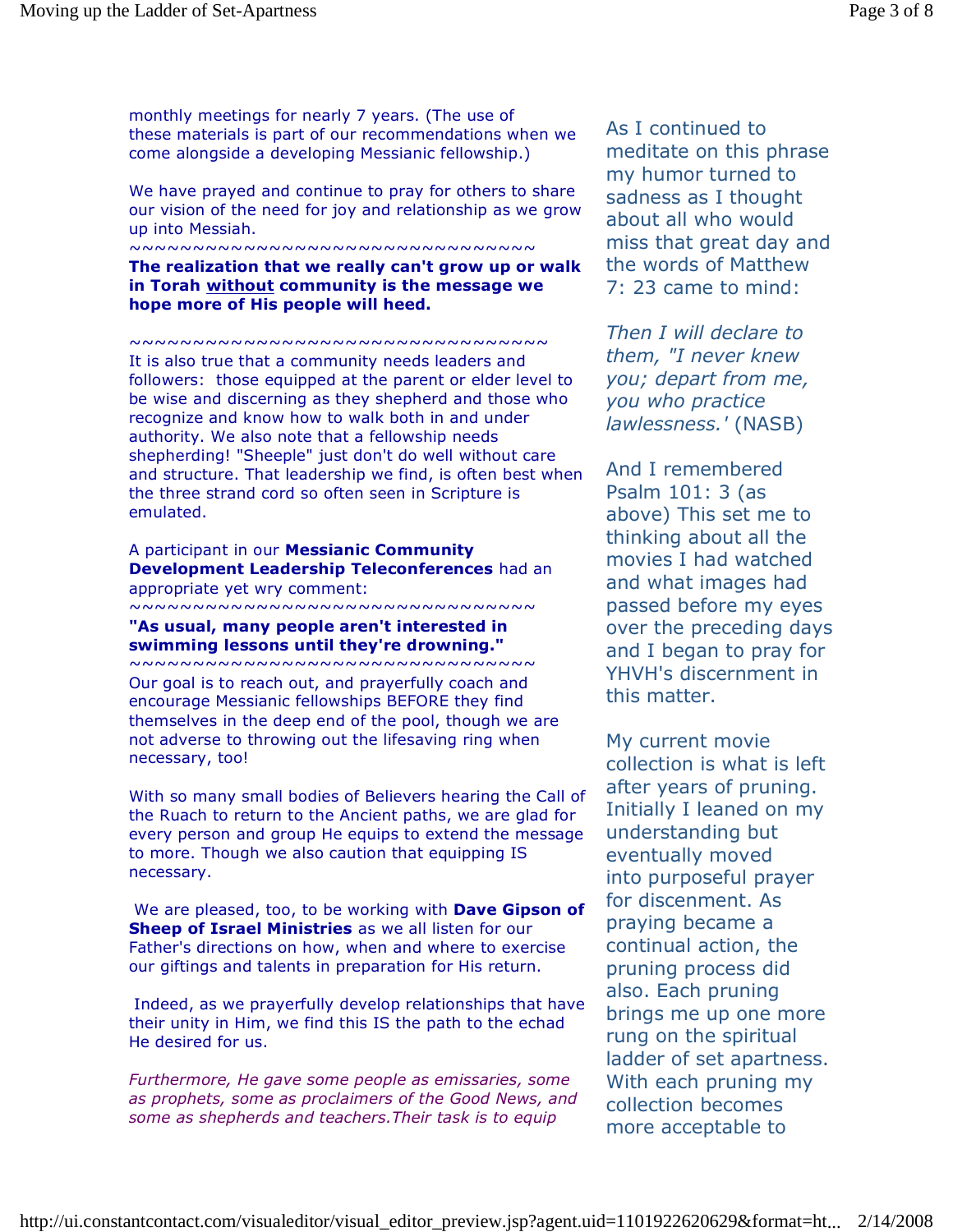God's people for the work of service that builds the body of the Messiah, until we all arrive at the unity implied by trusting and knowing the Son of God, at full manhood, at the stand of maturity set by the Messiah's perfection.

We will then no longer be infants tossed about by the waves and blown along by every wind of teaching, at the mercy of people clever in devising ways to deceive. Instead, speaking the truth in love we will in every respect grow up into Him Who is the Head, the Messiah. Ephesians 4: 11-15

#### The fullness of maturity is Echad!

In Service to Him, the Gatherer of the Flock;

Barb Klika

~~~~~~~~~~~~~~~~~~~~~~~~~~~~~~~~~~

At last! My "3 month project" begun in spring of 2006 is complete! I offer excerpts from the introduction for your review here.

Christians and Depression: Real Questions & Real Answers By Barbara L. Klika, MSW, LCSW, Personal Life Coach

In these pages, we will take a look at questions that real people have about being both a Christian and one who is struggling with depression. As an experienced clinical therapist in private practice, Ih ave evaluated and treated many people with depression. Iknow that there is often some kin dof faith struggle for those who profess belief in Jesus of Nazareth yet feel depressed.



I will address the issue of maturity and how it--or the lack of it--impacts our understanding of depression, faith and the quality of relationships. You know, there are manyh people who have grown older without also growing wiser. Sometimes our own lack of wisdom hindersour well being, but just as often, it may be the immaturity of others.

As a personal Life Coach, I stand with people who recognize a problem area in their life that needs attention. I don't provide evaluation and diagnosis of a medical problem but instead help them focus on their own strengths, even in the midst of struggle. Personal YHVH, and so do I.

When I was a small child I didn't understand the concept of set apartness but I did understand that there was a right and a wrong way to act. Good behavior was rewarded while bad behavior resulted in discipline. I didn't like being disciplined but liked the rewards and consequently developed a desire to please my parents. As I grew, I began to understand there was something outside of my parents that influenced their understanding of right and wrong. That something was YHVH and His book of instructions was the Bible. As my understanding of the Bible grew, I developed a sense of justice and virtue and wanted to please YHVH as well as my parents.

In adolescence, a great deal of my behavior came under the influence of social and peer pressure, but I still held to some of my parents' ideals. However, by the time I reached my teens, I had decided I was smarter than my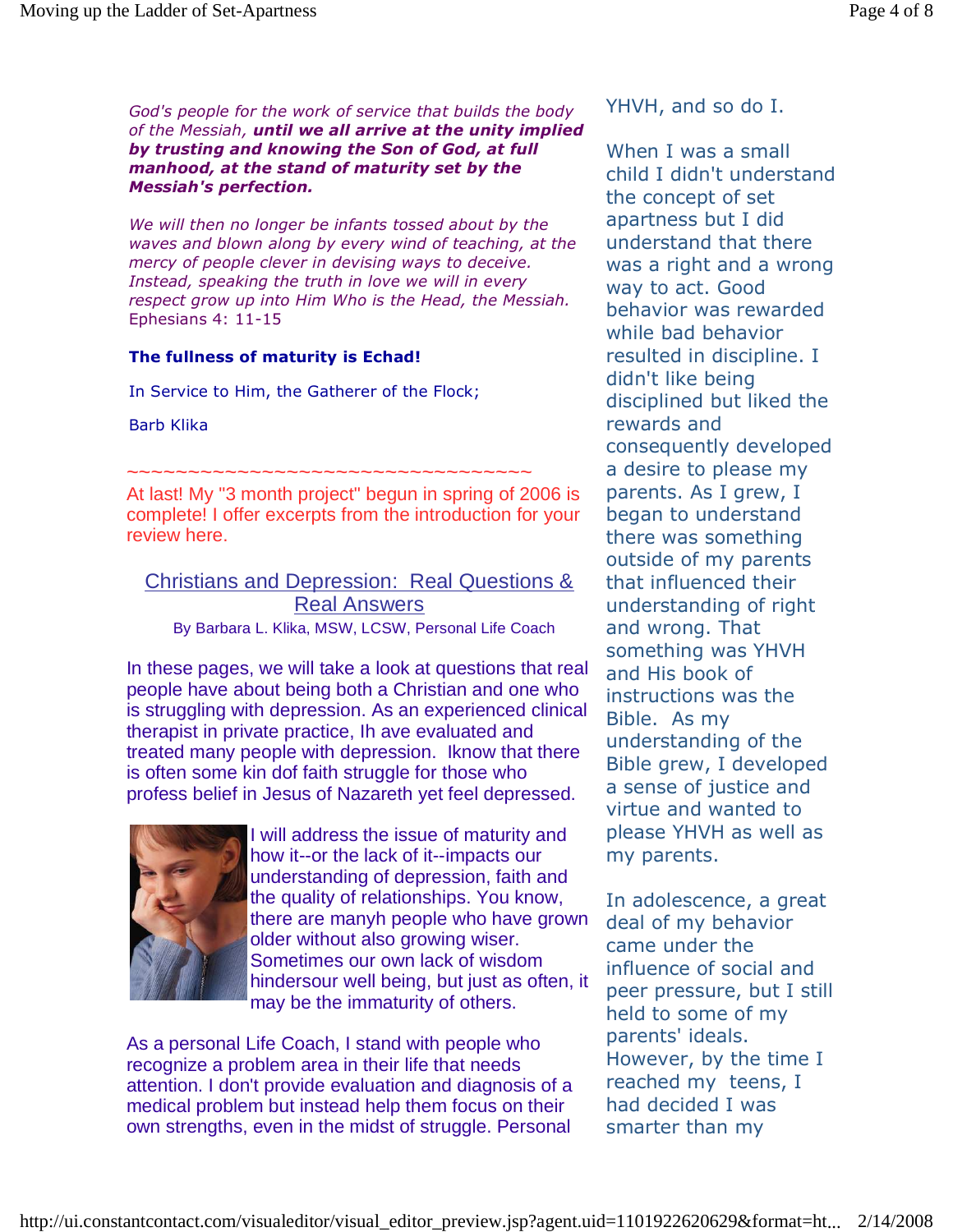strength and resilience can be easily forgotten in the whirl of treatment options.

In this e-book, I have gathered the questions that real people were kind enough to provide in an online survey during early 2006. My survey question:

### **What is your single biggest concern about Christians and Depression?**

Here is a summary of some of the responses:

- Is it true if we get depression then we are failing God?
- Do Christians choose to be depressed i.e. is it their will, or are they being put to the test by God the Father?
- Why do we feel alone, why has God left our presence and shut the door? How do we depressed get back on gods side to have faith to survive instead of just wanting to exist or wanting to die?
- How can I share with my family in a constructive way about the struggles with depression, without "dragging" them down, as I desire to model a life pleasing to the Father?
- WHAT CAUSES A SOUL TO DROP INTO THE PIT OF DESPAIR? IF THE SPIRIT OF CHRIST DWELLS IN HER, NO DARKNESS SHOULD EVER ARISE.
- How can I know I'm going to hell and live a happy life?
- If I take medication for depression is that the easy, soft way out?

These are some of the questions addressed and I believe they represent the heart cry of many Christian Believers today. Depression is among the most commonly diagnoses illnesses in American. A mixture of life circumstances, health problems, relationship problems, and fears about God's view of them seem to fuel these fears to such depths of intensity that people arne't sure how to recover. In another day, there may have been people close by who had the time and wisdom to walk their family members or friends through such dark days. Today, so many people lead busy, hurried lives,that they may not see the concerns in others and take time to encourage them. They maya be busy because they are trying not to slip any further into their own fears.

Since depression is so common, should we be surprised that people who identify themselves as Christian Believers struggle with it as well as non parents, and God, and was capable of choosing for myself what was right and wrong, and I rebelled.

It wasn't until I started having children of my own that I started back on the journey to set apartness. As a mother, I was responsible not only for myself, but for my children as well, and not just their physical well being but also their spiritual well being. I did my best to teach them what I understood they should know and I took great care in selecting TV shows and movies they should watch.

When I look back now I am appalled at what I thought was acceptable then as compared to what I call acceptable now.

I expect to be just as appalled at some of my current movie choices in the future.

When I first recognized the need to scrutinize my video collection, I had to get to know YHVH all over again. Thankfully, He met me with grace and revealed to me what was detestable to Him.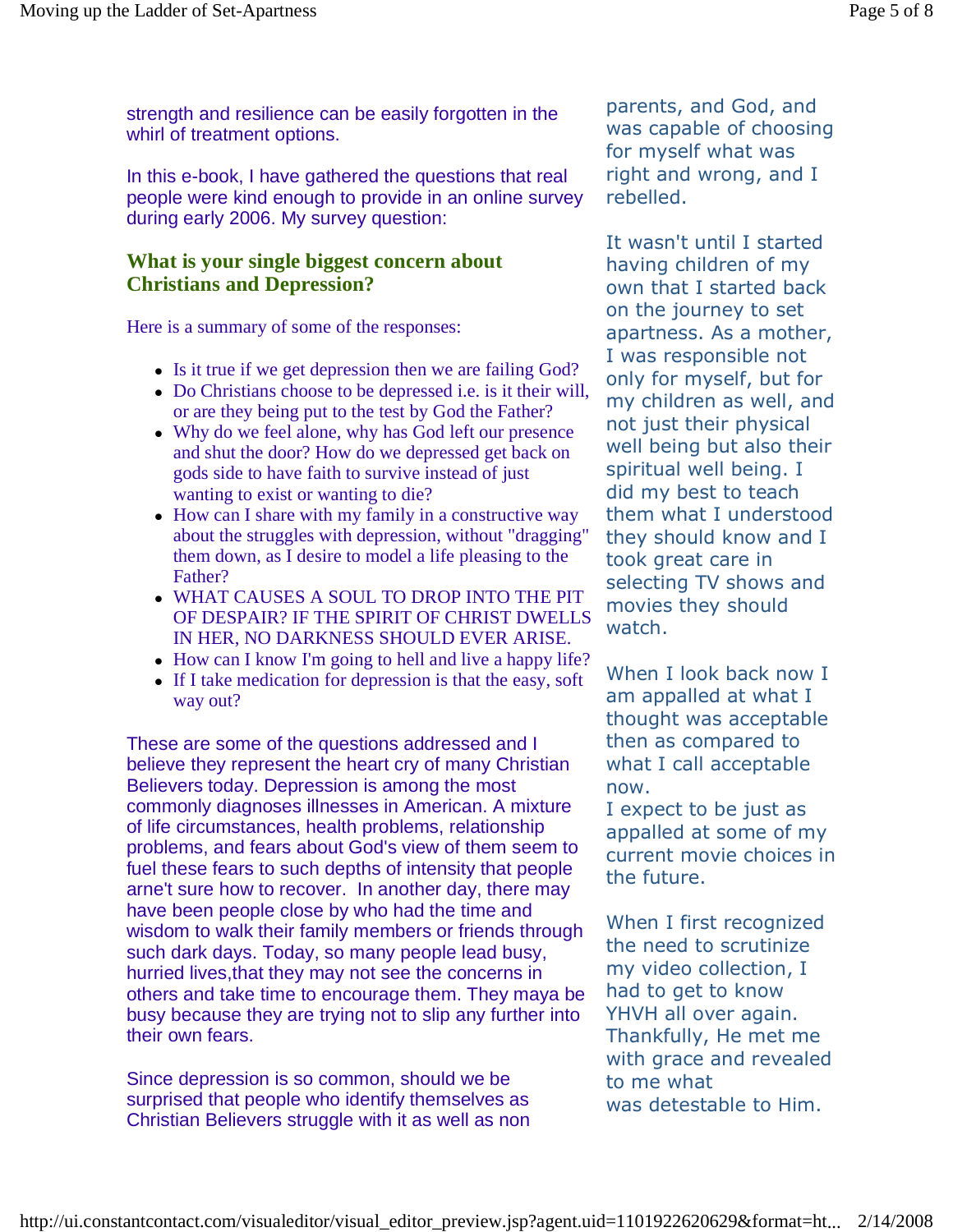### believers?

Yet because of the nature of faith, and the assumptions that go along with it, people who are depressed and who are Christian, often combat unique prejudices and fears, whether from people around them or from within themselves.

The clinical diagnosis of a problem can be a relief when it brings together the right mixture of information, medication, prayer and hope. It can also bring problems; mental health diagnosis has been used as a reason to deny insurance benefits, employment or child custody. Among Christian Believers, there is a wide range of understanding about people who suffer depression. There may be support, yet also, at times, misunderstanding which leads to condemnation. I intend to help make sense of these matters with real, practical ideas and information.

These terms "Christian" and "Depression" at first glance, may seem very obvious and easy to define, but in truth, there are many different ways to understand each of them. It is also true that the maturity of the people involved will affect understanding as well.

To be sure that we are talking about the same things, I will provide some background information first. After defining both terms and providing information on maturity, I will generally move from the most frequently expressed to the least voiced concerns.

You will find resources to do some checking of your own about diagnosis and treatment for depression. It is certain that you will not agree with every observation made. Rather than debate, I will celebrate that these comments stirred up thoughtful responses, and with you, agree to defer to Messiah in all things, looking forward all the more to the Day He will return and settle all division. Where Scripture is concerned, I strongly urge you to check out anything I have written here and compare it to the Word for yourself.

Study to show yourself approved to God, a workman that needs not to be ashamed, rightly dividing the Word of Truth. II Timothy 2: 15 NKJV

It is my hope and prayer that these words will: help you to ask good questions and find reliable

To continue Marsha's story, click here.

Next month, Marsha continues her story with part 2: Sex in the Cinema.

### Quick Links

#### Fellowship Consultation Info

#### Newsletter Archive

More On Us: Our Organizational Goals



### Our **Maturity in Prayer Life CD**

is now available for sale through our website. Verbal responses to the material have been positive all around. Your assistance and help getting this resource made known to others would be greatly appreciated. Our prayer and hope is that the material found here will encourage the development, joy and growth in prayer for those who hear.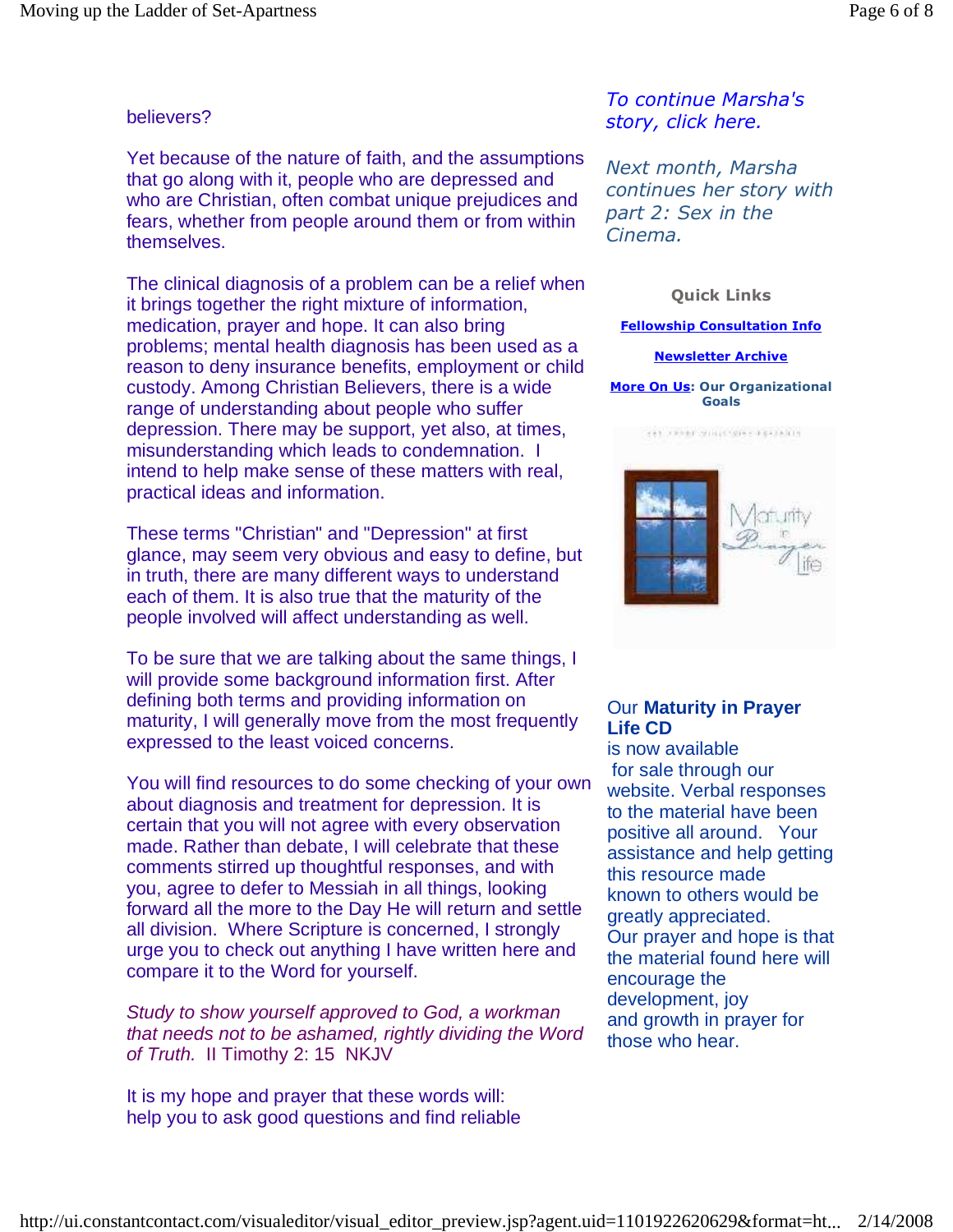answers about depression.

- meet you where you are, and help you to understand relationships more fully.
- take you more deeply into the Word and relationship with our Messiah.
	- encourage you as you encourage those around you.

~~~~~~~~~~~~~~~~~~~~~~~~~~~~~~~~~~~~~~ Well, that's a good portion of the first chapter for your review.

Marilyn and I look forward to hearing from those of you who would find this a helpful resource. The introductory price is \$25.

You can obtain a downloadable PDF version of the entire 168 page book within minutes. Instructions for working with an e-book format are included. When the book is available through the sites, we accept payment with major credit or debit cards through PayPal. You may also contact us at the office to discuss payment and delivery options before then. email address: info@stillwatersgb.og OR info@setapartmingb.org OR (920) 336-7005.

# Teleconferences

# FOR WOMEN ONLY

Our next monthly teleconference will be held on February 24, 2008 at 9:00 am CST. Watch for the announcement in your email box or contact us if you'd like to receive an invitation.

info@setapartmingb.org and ask to be included!

## MESSIANIC FELLOWSHIP LEADERS TELECONFERENCES

~~~~~~~~~~~~~~~~~~~~~~~~~~~~~~~~~~~~~~~~~

 We have one current teleconference group with the Messianic Community Development Leaders group, though we will not be taking new members in that group for the near future.

This daily reading devotional resource is now available through our website homepage!



My **Utmost** for His **Highest** 

by Oswald Chambers

This is a classic devotional and one that is deeply challenging for all who desire to get to know our Messiah ever more fully.

### ~~~~~~~~~~~

You may also be interested in these audio programs on our website.

What to Say when They say, "So, You're Jewish?

How the Ruach works through us in **Creativity** 

Theresa Bates of Adonai Dance Ministries and Shirley Reese of Perigrinnati

Go Through the Gates discussion